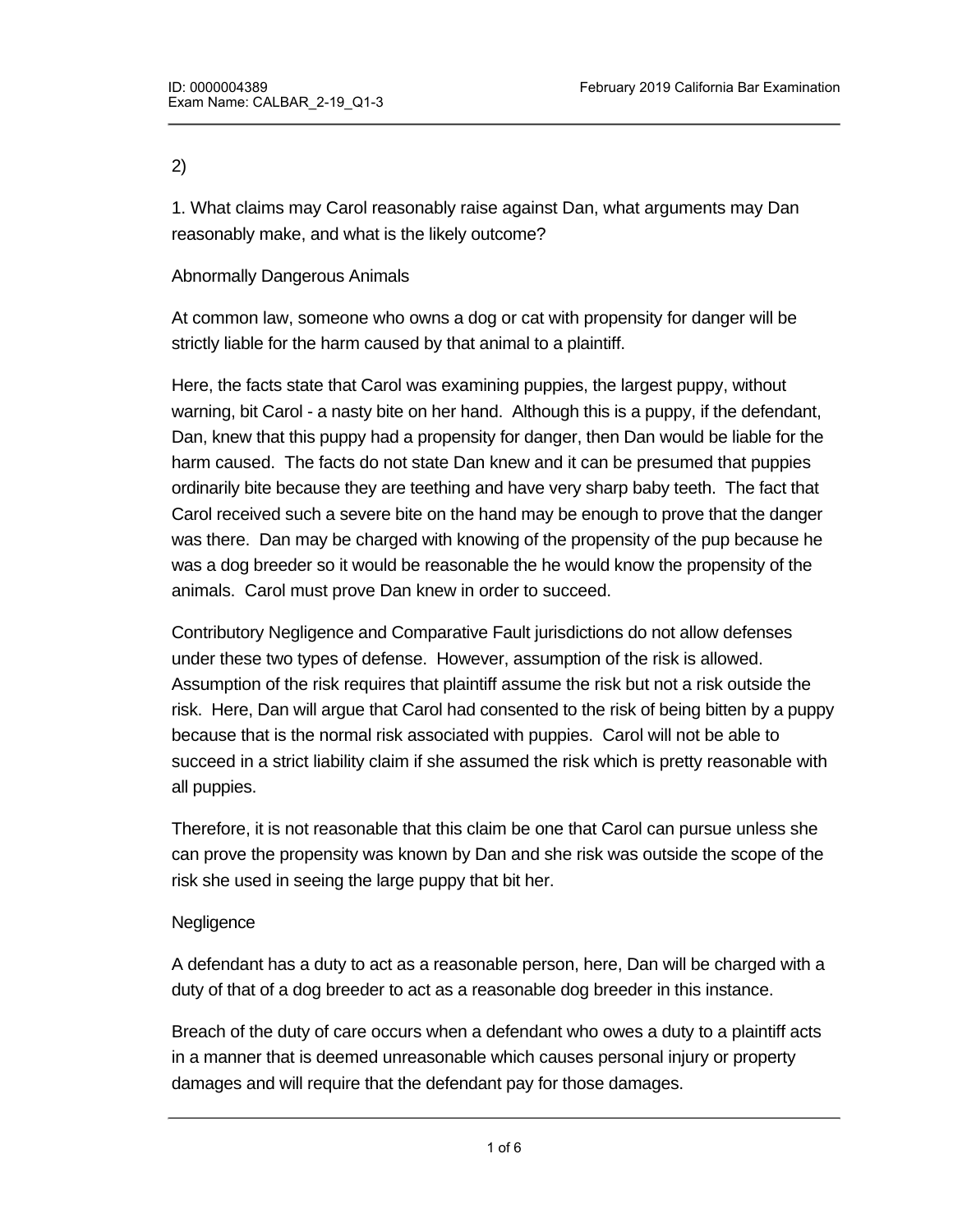Here, Dan, as a dog breeder, must exhibit great care so that no parties that want to purchase puppies are injured. Carol was bit by the largest puppy, which could be foreseeable, but that is not what causes Dan to breach his duty to Carol. The puppy bit is a normal activity of puppies and as stated above, Carol assumed the risk. The breach here is with the treatment of the wound Carol received.

Carol was bleeding and Dan is said to have come to her aid.

### Rescuer

A person who comes to the aid of another that results in liability due to the rescuers aid will not be liable under negligence. Dan is not a Good Samaritan who will escape any liability for breaching a duty of care because, the puppy that bit Carol was in Dan's ownership and control.

Dan had a duty to assist with the bit by applying antiseptic on the wound and bandages. Dan reached for a bottle of heavy-duty solvent, thinking it was the antiseptic and poured it onto Carol's hand into an open wound. Dan breached his duty of care to Carol by not looking at the bottle.

Therefore, Dan had a duty to aid Carol in a reasonable manner, he did not by using the solvent on her wound and by doing so, breach his duty to Carol.

### Actual and proximate cause

The but for test in causation is but for Dan's mistake in choosing a bottle of solvent instead of antiseptic in treating the wound, Carol would not have been injured. Carol screamed and shouted in pain because of Dan's aide.

Proximate cause has two jurisdictions, the majority favor Cardoza, which states that only a foreseeable plaintiff in the zone of danger. Under a minority of jurisdictions, follow Andrews, that all plaintiffs are foreseeable. As long as there are no intervening causes that break the causal connection, then Dan will be said to meet the proximate causation because Carol is a foreseeable plaintiff in both jurisdictions and in the zone of danger because, Dan applied the wrong chemical by his own mistake so no intervening causes are found.

Therefore, the Actual and Proximate causal connections are found in Dan's actions.

### Damages

Carol has an injury, the fact state she screamed in pain, and the couple left shaken.

Unless Dan has a defense to negligence he will be liable for damages.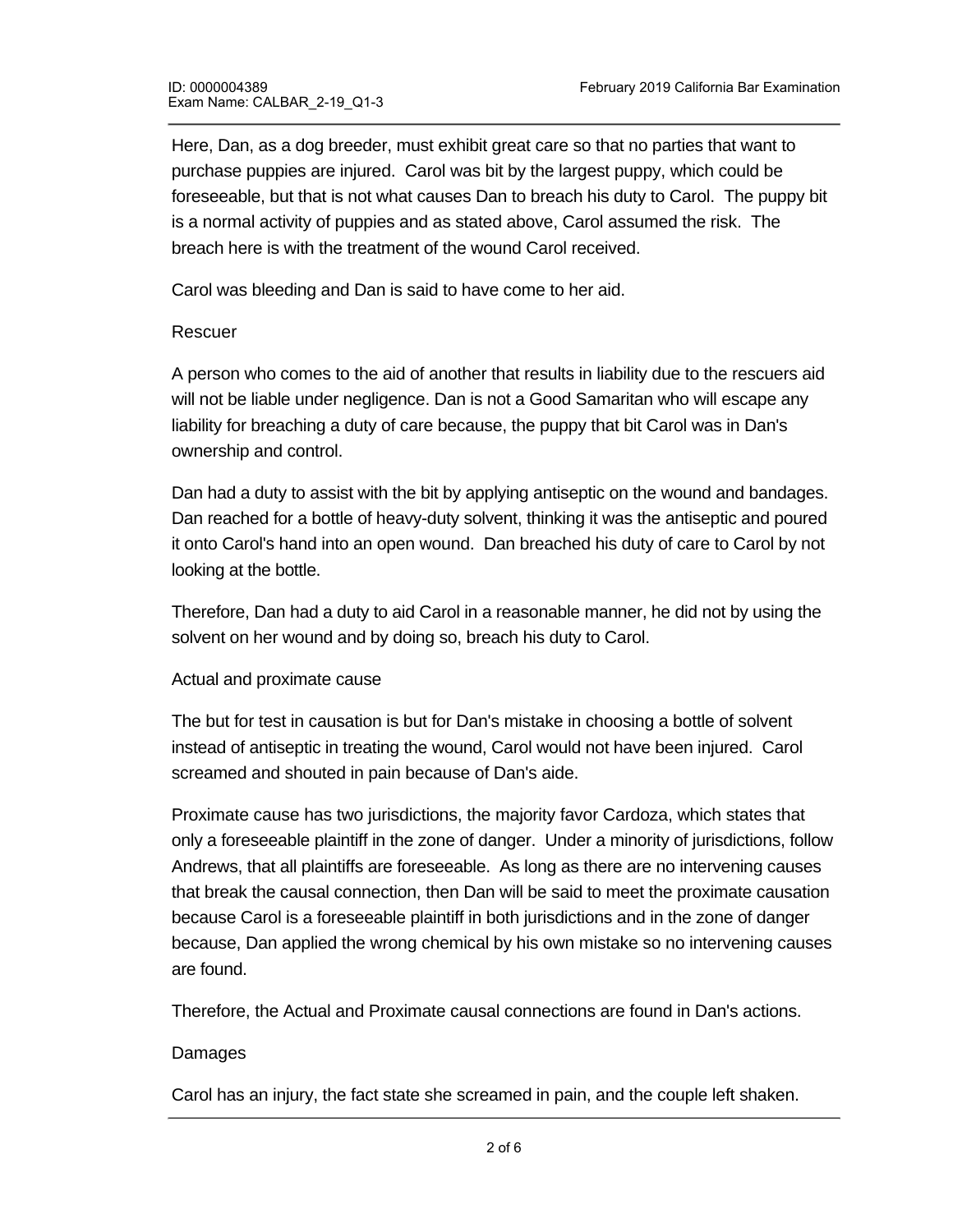Unless Dan has a defense to negligence he will be liable for damages.

Defenses for DAN

Contributory negligence (CN) -

CN bars liability owed to a plaintiff if the plaintiff acted in any manner that caused the negligence. If Carol acted in a manner when observing the puppies that caused the largest one to be aggressive, then it would bar liability owed by Dan. Here, the facts to not state Carol did anything to cause the puppy to bite her. This goes with proximate causation to the bite but will not negate the causal connection of the solvent usage.

Here, Carol, did not choose to apply the solvent, Dan did, so Carol will not be charged with contributing to the negligence.

# Comparative Fault

The jurisdictions that follow comparative fault will give percentage of fault to the parties. In following the same facts under CN, if Carol was reasonable in viewing the puppies, no percentage of fault will be found.

### Assumption of the Risk

As state above under SL, Carol may have assumed the risk of the puppy bite, but not the risk of the solvent.

### Mistake

In some instances, mistake may negate liability but the mistake must be reasonable. It is not reasonable for Dan to not check the label before administering the liquid. Dan will not have a defense of mistake.

Therefore, Dan has no reasonable defenses and will be liable for damages for the use of solvent instead of antiseptic on Carol's wound.

# Remedies

In tort, the compensation for liability is to put the plaintiff back in the position the plaintiff would have been if not injured. Here, money damages, doctor bills or any medical treatment will be allowed. Courts will also allow damages for pain and suffering.

# Punitive damages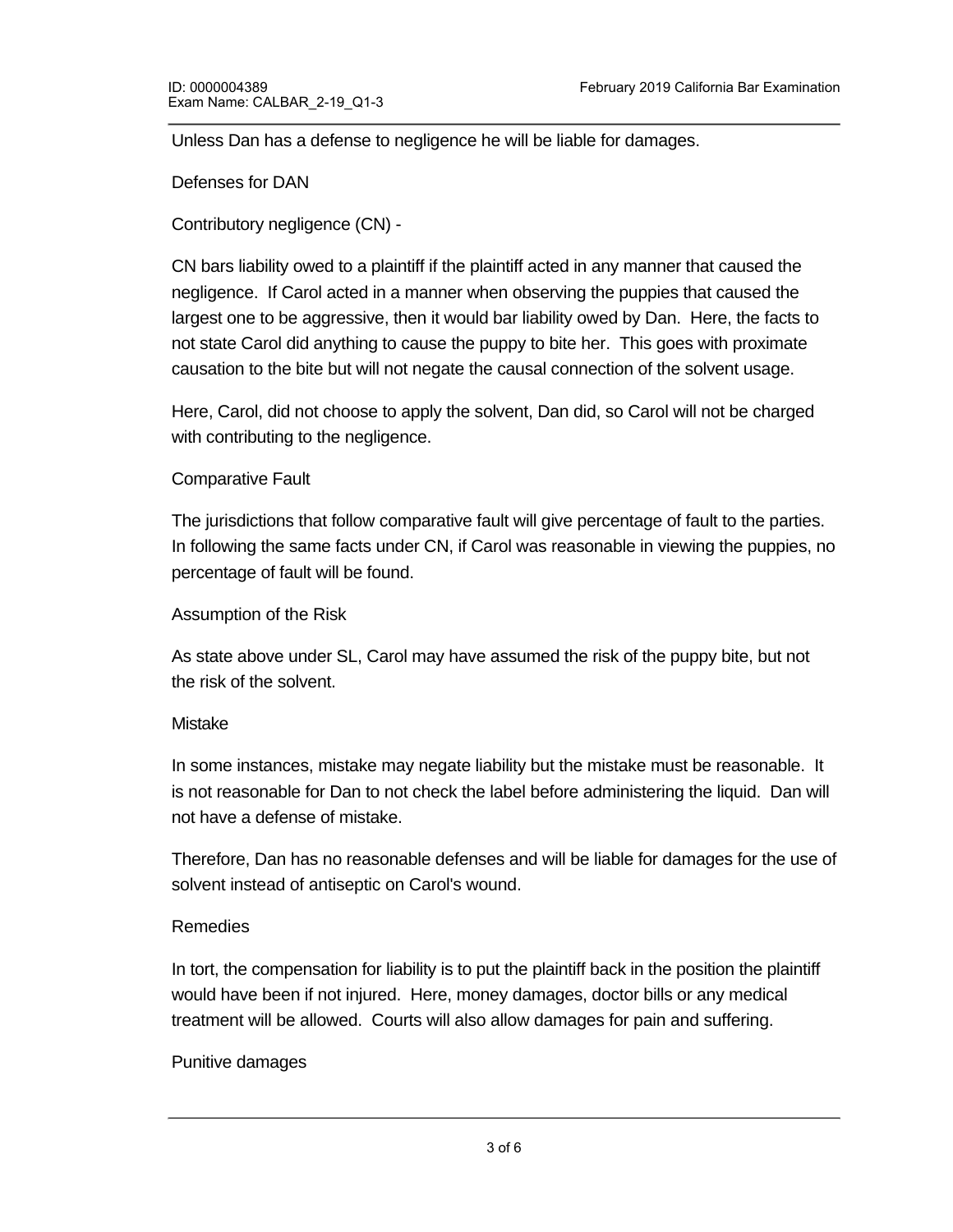Under torts that have the intent of malice will allow a plaintiff to receive compensation if the court deems that a penalty is in order. Here, Dan was not acting in malice, he was trying to aid Carol.

2. What claims may Bob reasonably raise against Dan, what arguments may Dan reasonably make and what is the likely outcome?

Abnormally dangerous animals

Defined above.

All wild animals in the control of a defendant that injure based on the dangerous animals propensity will be a reasonable claim for Bob. This Chimp was dangerous, the facts state that it jumped and beat its chest wildly and made menacing hoots.

Here, the chimpanzee (Chimp) was in a room that Bob entered. Because the Chimp was owned by Dan, Dan is strictly liable for the injuries. Here, Chimp frightened Bob and jumped between the door and Bob so Bob could not escape. Bob barged past the Chimp and Chimp gave Bob a deep gash into his head as he passed.

Therefore, the frightening, the injury of the dangerous animal will entitle Bob to damages.

False imprisonment requires intent of the defendant. Dan told Bob not to go into the room, so being in the room with the Chimp that caused false imprisonment is not a tort at which Bob will be able to reasonably assert.

**Negligence** 

Duty defined above

Duty of landowner

Duty of care, to warn of dangers, to keep licensees and invitees safe while on the property. Here, Dan did warn, but Dan also told Bob to go down the hall to the bathroom, therefore, it is reasonable that Bob was not kept safe as an invitee in viewing the puppies as he had permission to go down the hall and Dan had a duty to make sure the invitee was kept safe while in his house.

Therefore, Dan did breach his duty to keep Bob safe in his home.

Actual and Proximate cause

Both defined above. Here, but for Dan asking Bob to go to the bathroom near the end of the hall, Bob encountered the Chimp. Here, the proximate cause of choosing the wrong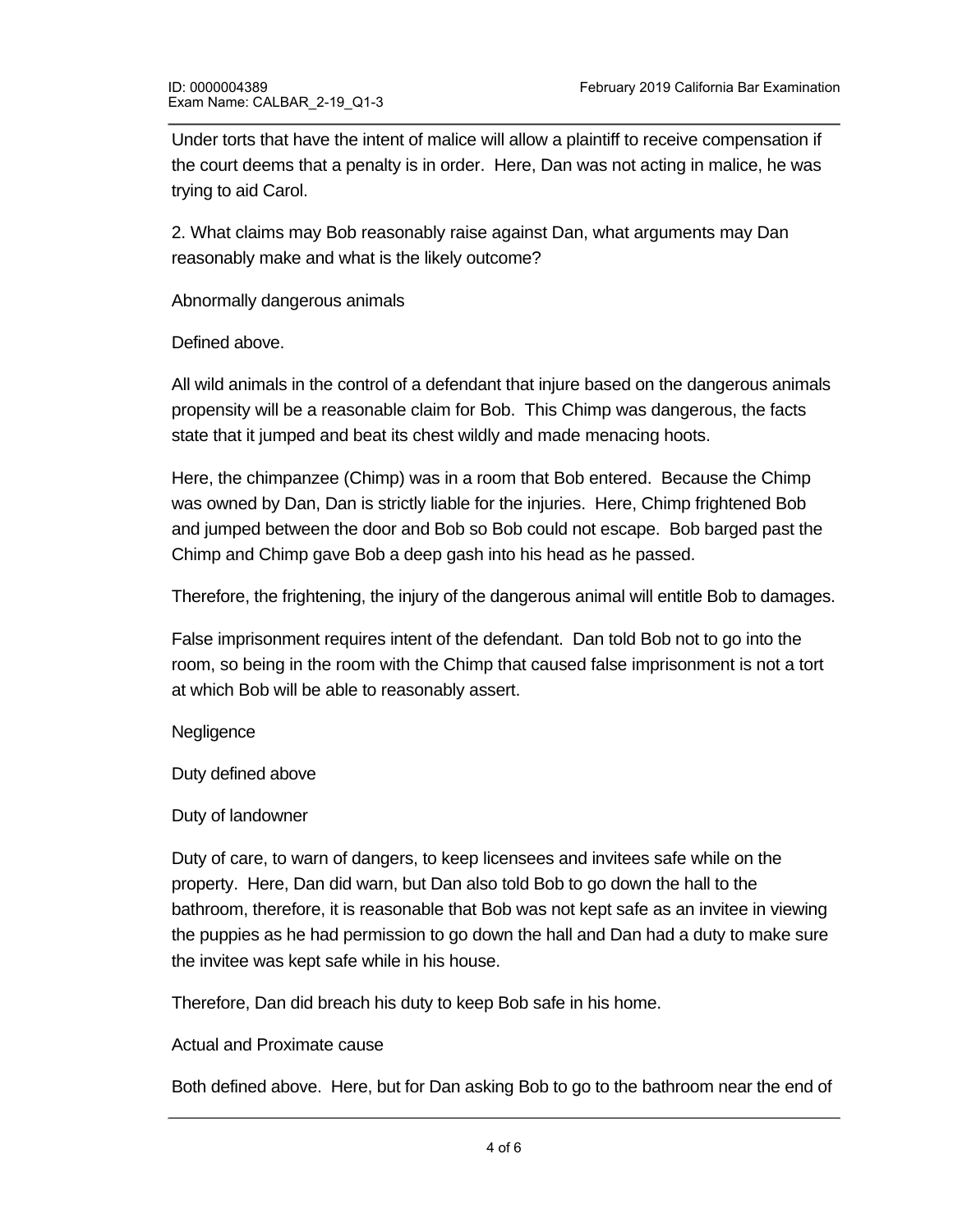the hall, Bob encountered the Chimp. Here, the proximate cause of choosing the wrong door, is Dan's only break in the chain as an intervening force. However, Bob did not live in the house, he had no idea which door was the bathroom door so the choosing of the wrong door was foreseeable and will not break the causal connection because Dan had a Chimp in the room without being caged which put all person's who open that door at risk. By giving Bob permission to go to the bathroom, he put Bob in the zone of danger alone.

Therefore, Dan can be said to have both the actual and proximate causal connections and will be liable for damages, unless he has a defense.

Damages

See above, Dan frightened and injury with a gash on his head.

CN/CP

Both defined above in answer 1.

Here, Dan may argue that it was unreasonable for Bob not to remember his warning not to open the door and go into the room at the end of the hall and therefore, Dan contributed or was a percentage of the fault by opening the wrong door. Bob can argue that the duty Dan breached by not labeling the door - do not enter or reminding him not to, or even stating more concretely where the bathroom door was, on the left or right, will negate this defense because it is not reasonable for Dan to expect Bob would know which door was the bathroom door.

Assumed the risk

Defined above,

Does not apply to these facts. Dan did not tell Bob, Chimp was behind the door. Bob had no idea, so he could not be said to assume the risk in opening the door to the room the Chimp was in.

Therefore, Dan will have no reasonable defense to escape liability for injuries caused to Bob.

Intentional infliction of emotional distress (IIED) requires intent. Dan did not intend so IIED will not be a reasonable claim Bob can pursue.

Negligent IED.

 $\mathcal{B}(\mathcal{B})$  was frightened, so if  $\mathcal{B}(\mathcal{B})$  has any physical or mental injuries from IED because of  $\mathcal{B}(\mathcal{B})$